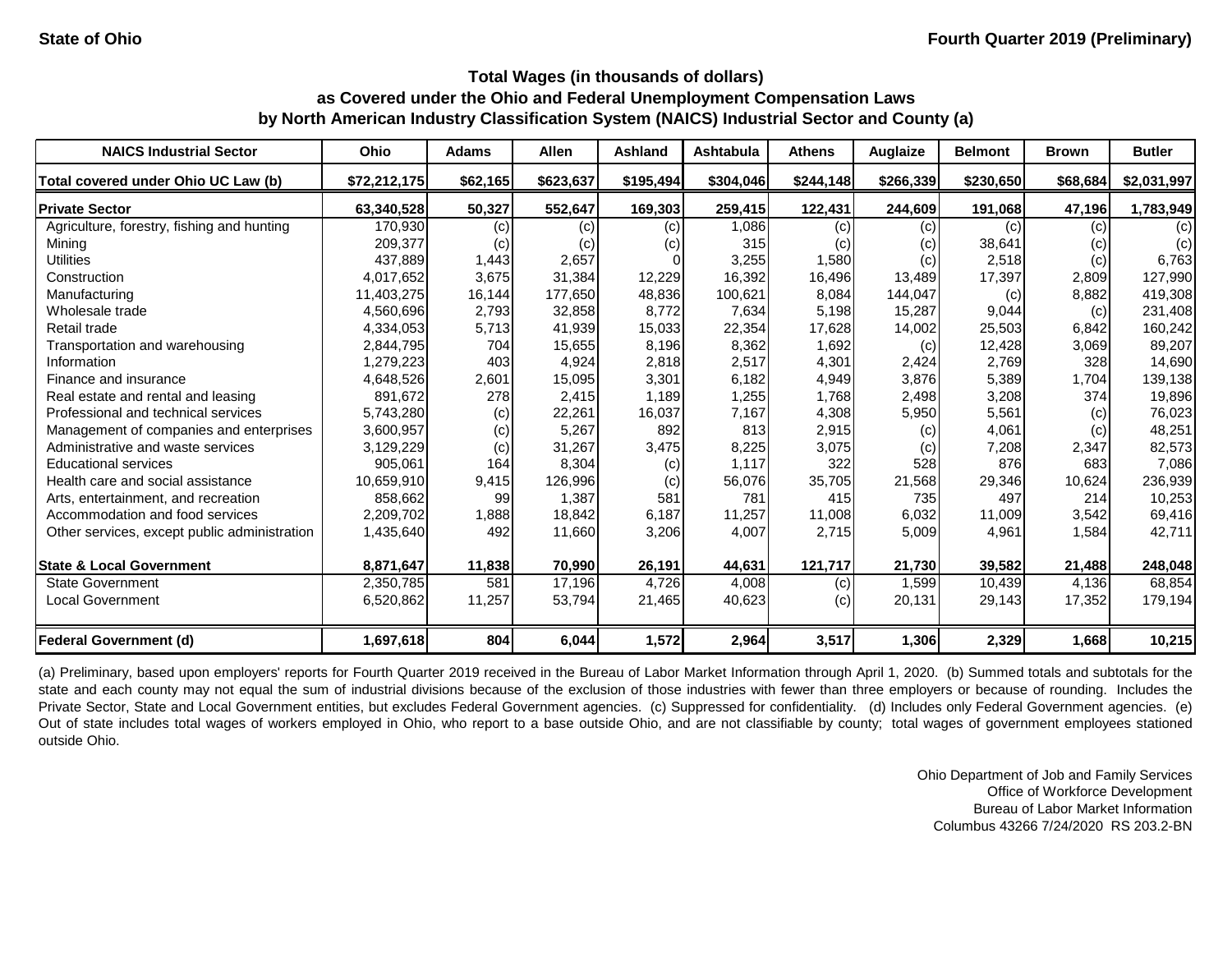| <b>NAICS Industrial Sector</b>               | Carroll  | Champaign | <b>Clark</b> | <b>Clermont</b> | <b>Clinton</b> | Columbiana | Coshocton | <b>Crawford</b> | Cuyahoga     | <b>Darke</b> |
|----------------------------------------------|----------|-----------|--------------|-----------------|----------------|------------|-----------|-----------------|--------------|--------------|
| Total covered under Ohio UC Law (b)          | \$63,336 | \$120,423 | \$502,318    | \$714,138       | \$224,659      | \$299,753  | \$95,790  | \$135,534       | \$11,108,516 | \$190,240    |
| <b>Private Sector</b>                        | 53,002   | 101,232   | 432,629      | 626,603         | 200,495        | 254,200    | 80,587    | 115,589         | 9,950,779    | 168,627      |
| Agriculture, forestry, fishing and hunting   | 65       | (c)       | 4,363        | (c)             | 1,095          | 1,530      | 889       | (c)             | 2,741        | (c)          |
| Mining                                       | 1,123    | (c)       | 2,525        | (c)             |                | 2,175      | 1,023     | (c)             | 8,109        | (c)          |
| <b>Utilities</b>                             | (c)      | (c)       | (c)          | 9,007           | (c)            | (c)        | 3,538     | (c)             | 35,695       | 1,069        |
| Construction                                 | 6,588    | 3,521     | 13,197       | 49,558          | 4,534          | 20,810     | 3,814     | 6,693           | 420,515      | 13,298       |
| Manufacturing                                | 15,154   | 58,355    | 91,961       | 96,940          | 50,957         | 80,939     | 33,501    | 28,783          | 1,220,901    | 59,685       |
| Wholesale trade                              | (c)      | (c)       | (c)          | 45,035          | (c)            | (c)        | 1,788     | 5,980           | 688,855      | 9,427        |
| Retail trade                                 | 6,359    | 6,790     | 36,409       | 74,740          | 11,108         | 25,034     | 7,221     | 9,184           | 476,097      | 12,956       |
| Transportation and warehousing               | 5,473    | 2,756     | 31,421       | 31,195          | 59,956         | 14,066     | 2,448     | (c)             | 357,430      | 13,946       |
| Information                                  | 410      | 503       | 1,585        | (c)             | (c)            | 1,860      | 544       | 441             | 197,407      | 688          |
| Finance and insurance                        | 951      | 2,531     | 32,780       | 46,340          | 4,850          | 6,503      | 2,709     | 9,444           | 1,008,441    | 7,599        |
| Real estate and rental and leasing           | 1,065    | 580       | 3,907        | 11,905          | 2,046          | 2,231      | 329       | 676             | 184,464      | 925          |
| Professional and technical services          | (c)      | (c)       | 13,680       | 50,687          | 3,817          | 5,151      | (c)       | (c)             | 1,112,255    | 6,294        |
| Management of companies and enterprises      | (c)      | (c)       | 24,121       | 8,873           | 7,940          | 2,514      | (c)       | (c)             | 704,064      | 222          |
| Administrative and waste services            | 1,708    | (c)       | 20,161       | 31,554          | 2,248          | 11,539     | 2,110     | 4,396           | 517,415      | 5,336        |
| <b>Educational services</b>                  | (c)      | 1,189     | 7,198        | 3,110           | 2,629          | 1,121      | 555       | (c)             | 218,553      | 407          |
| Health care and social assistance            | (c)      | 9,524     | 87,137       | 71,958          | 17,313         | 46,866     | 13,714    | (c)             | 1,986,770    | 22,656       |
| Arts, entertainment, and recreation          | 277      | 417       | 1,662        | 4,462           | 1,472          | 795        | 390       | 234             | 294,554      | 836          |
| Accommodation and food services              | 1,830    | 2,464     | 18,479       | 31,901          | 5,709          | 8,955      | 2,152     | 4,021           | 303,491      | 3,532        |
| Other services, except public administration | 1,095    | 1,741     | 15,212       | (c)             | (c)            | 9,664      | 1,373     | 1,912           | 213,023      | 2,626        |
| <b>State &amp; Local Government</b>          | 10,334   | 19,191    | 69,689       | 87,535          | 24,164         | 45,553     | 15,203    | 19,945          | 1,157,737    | 21,613       |
| <b>State Government</b>                      | 563      | 763       | 2,413        | 9,331           | 2,255          | 4,382      | 663       | 2,365           | 78,485       | 706          |
| <b>Local Government</b>                      | 9,771    | 18,428    | 67,276       | 78,204          | 21,909         | 41,171     | 14,540    | 17,580          | 1,079,252    | 20,907       |
| <b>Federal Government (d)</b>                | 599      | 931       | 8,900        | 7,225           | 2,529          | 10,964     | 1,169     | 1,128           | 357,814      | 1,487        |

(a) Preliminary, based upon employers' reports for Fourth Quarter 2019 received in the Bureau of Labor Market Information through April 1, 2020. (b) Summed totals and subtotals for the state and each county may not equal the sum of industrial divisions because of the exclusion of those industries with fewer than three employers or because of rounding. Includes the Private Sector, State and Local Government entities, but excludes Federal Government agencies. (c) Suppressed for confidentiality. (d) Includes only Federal Government agencies. (e) Out of state includes total wages of workers employed in Ohio, who report to a base outside Ohio, and are not classifiable by county; total wages of government employees stationed outside Ohio.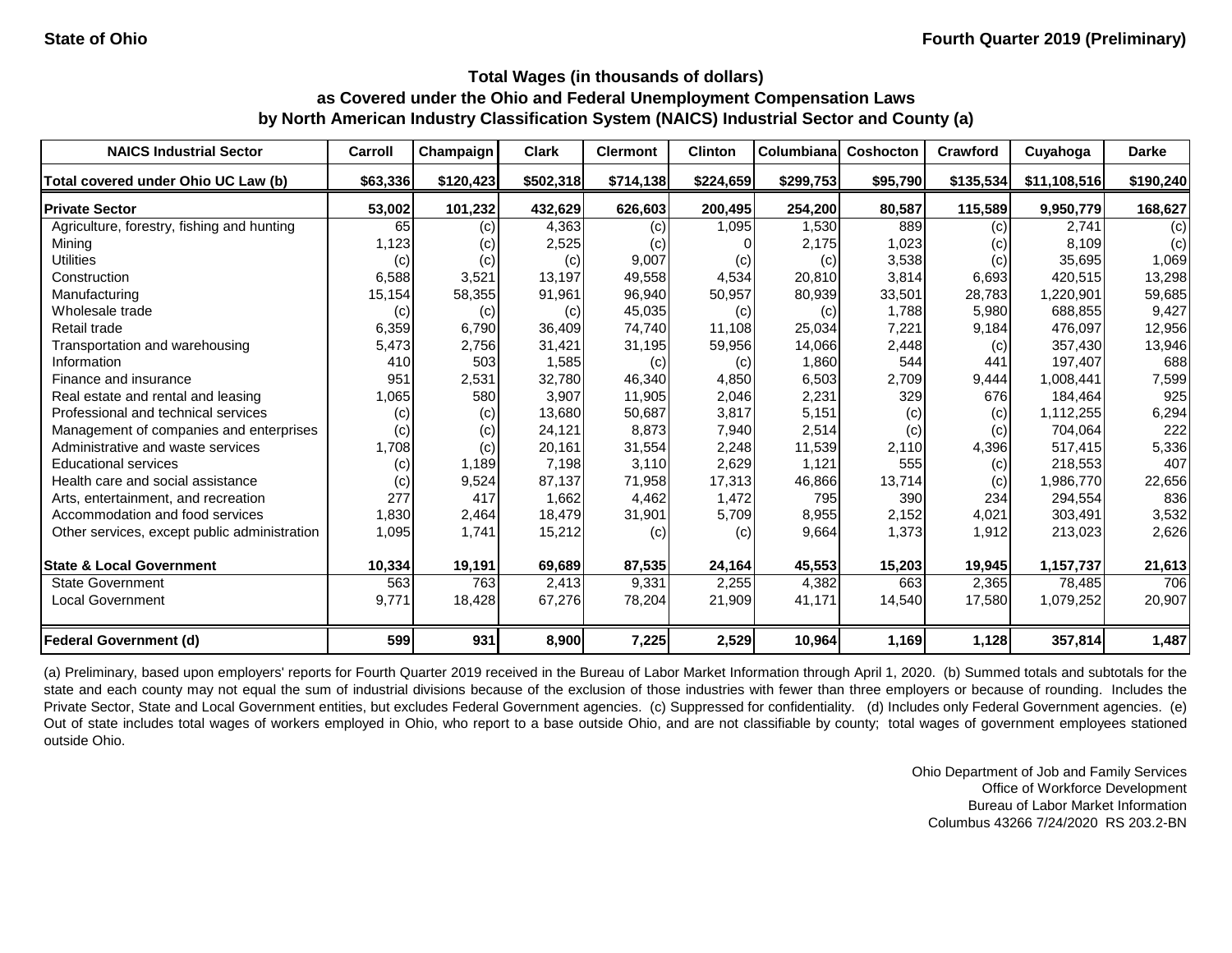| <b>NAICS Industrial Sector</b>               | <b>Defiance</b> | <b>Delaware</b> | Erie      | <b>Fairfield</b> | <b>Fayette</b> | <b>Franklin</b> | <b>Fulton</b> | Gallia    | Geauga    | Greene    |
|----------------------------------------------|-----------------|-----------------|-----------|------------------|----------------|-----------------|---------------|-----------|-----------|-----------|
| Total covered under Ohio UC Law (b)          | \$172,015       | \$1,298,655     | \$394,504 | \$470,927        | \$108,902      | \$11,085,713    | \$202,153     | \$109,929 | \$417,261 | \$794,529 |
| <b>Private Sector</b>                        | 148,309         | 1,182,654       | 331,360   | 387,799          | 89,746         | 9,153,180       | 177,107       | 91,672    | 375,810   | 679,746   |
| Agriculture, forestry, fishing and hunting   | 2,466           | 3,482           | (c)       | 570              | 1,564          | 4,537           | (c)           | (c)       | (c)       | 1,915     |
| Mining                                       |                 | 566             | (c)       | 76               |                | 6,841           | (c)           | (c)       | (c)       | 2,519     |
| <b>Utilities</b>                             | (c)             | 3,895           | (c)       | 6,763            | (c)            | 88,035          | (c)           | 13,559    | (c)       | (c)       |
| Construction                                 | 4,674           | 71,376          | 15,503    | 40,140           | 4,813          | 560,321         | 14,612        | 5,846     | 34,249    | 24,304    |
| Manufacturing                                | 51,688          | 109,608         | 82,993    | 60,912           | 23,920         | 612,994         | 88,023        | 6,331     | 105,083   | 43,271    |
| Wholesale trade                              | (c)             | 53,656          | 14,889    | 16,005           | (c)            | 537,536         | 12,530        | 900       | 41,137    | 21,589    |
| Retail trade                                 | 16,814          | 88,223          | 33,469    | 44,542           | 13,590         | 571,823         | 10,996        | 9,215     | 34,662    | 76,684    |
| Transportation and warehousing               | 8,595           | 29,574          | (c)       | 10,409           | 15,657         | 698,477         | (c)           | 3,328     | (c)       | (c)       |
| Information                                  | 1,930           | 12,820          | 22,448    | 2,347            | 370            | 291,351         | 330           | 492       | 1,607     | 10,229    |
| Finance and insurance                        | 9,350           | 126,531         | 10,604    | 10,818           | 1,884          | 1,024,308       | 3,925         | 4,962     | 11,631    | 24,965    |
| Real estate and rental and leasing           | 836             | 12,056          | 1,911     | 4,985            | 394            | 189,080         | 1,047         | 360       | 4,112     | 6,965     |
| Professional and technical services          | 3,977           | 129,417         | 8,885     | 16,411           | (c)            | 1,088,206       | (c)           | 628       | 21,540    | 250,220   |
| Management of companies and enterprises      | 493             | 263,304         | 4,395     | 4,329            | (c)            | 613,529         | (c)           | (c)       | 4,414     | 21,503    |
| Administrative and waste services            | 6,952           | 54,970          | 8,338     | 28,875           | 2,249          | 565,425         | 2,661         | (c)       | 23,008    | 16,857    |
| <b>Educational services</b>                  | (c)             | 10,766          | 1,575     | 1,939            | (c)            | 129,824         | (c)           | (c)       | 6,334     | 19,801    |
| Health care and social assistance            | (c)             | 115,549         | 60,198    | 97,396           | (c)            | 1,465,665       | (c)           | (c)       | 49,574    | 89,063    |
| Arts, entertainment, and recreation          | 618             | 19,161          | 19,724    | 1,836            | 339            | 106,415         | 1,257         | (c)       | 2,395     | 4,804     |
| Accommodation and food services              | 5,646           | 52,409          | 24,937    | 25,478           | 4,655          | 346,309         | 3,149         | (c)       | 10,865    | 39,805    |
| Other services, except public administration | 3,122           | 25,292          | 5,606     | 13,967           | 2,165          | 252,503         | 2,839         | 1,892     | 10,924    | 11,178    |
| <b>State &amp; Local Government</b>          | 23,706          | 116,001         | 63,144    | 83,128           | 19,156         | 1,932,533       | 25,046        | 18,257    | 41,451    | 114,783   |
| <b>State Government</b>                      | 1,332           | 6,454           | 14,312    | 11,456           | 655            | 1,121,656       | 2,039         | 3,794     | 3,308     | (c)       |
| <b>Local Government</b>                      | 22,374          | 109,547         | 48,832    | 71,672           | 18,501         | 810,877         | 23,007        | 14,463    | 38,143    | (c)       |
| <b>Federal Government (d)</b>                | 1,308           | 4,044           | 4,553     | 3,977            | 770            | 269,921         | 1,292         | 913       | 1,506     | 373,928   |

(a) Preliminary, based upon employers' reports for Fourth Quarter 2019 received in the Bureau of Labor Market Information through April 1, 2020. (b) Summed totals and subtotals for the state and each county may not equal the sum of industrial divisions because of the exclusion of those industries with fewer than three employers or because of rounding. Includes the Private Sector, State and Local Government entities, but excludes Federal Government agencies. (c) Suppressed for confidentiality. (d) Includes only Federal Government agencies. (e) Out of state includes total wages of workers employed in Ohio, who report to a base outside Ohio, and are not classifiable by county; total wages of government employees stationed outside Ohio.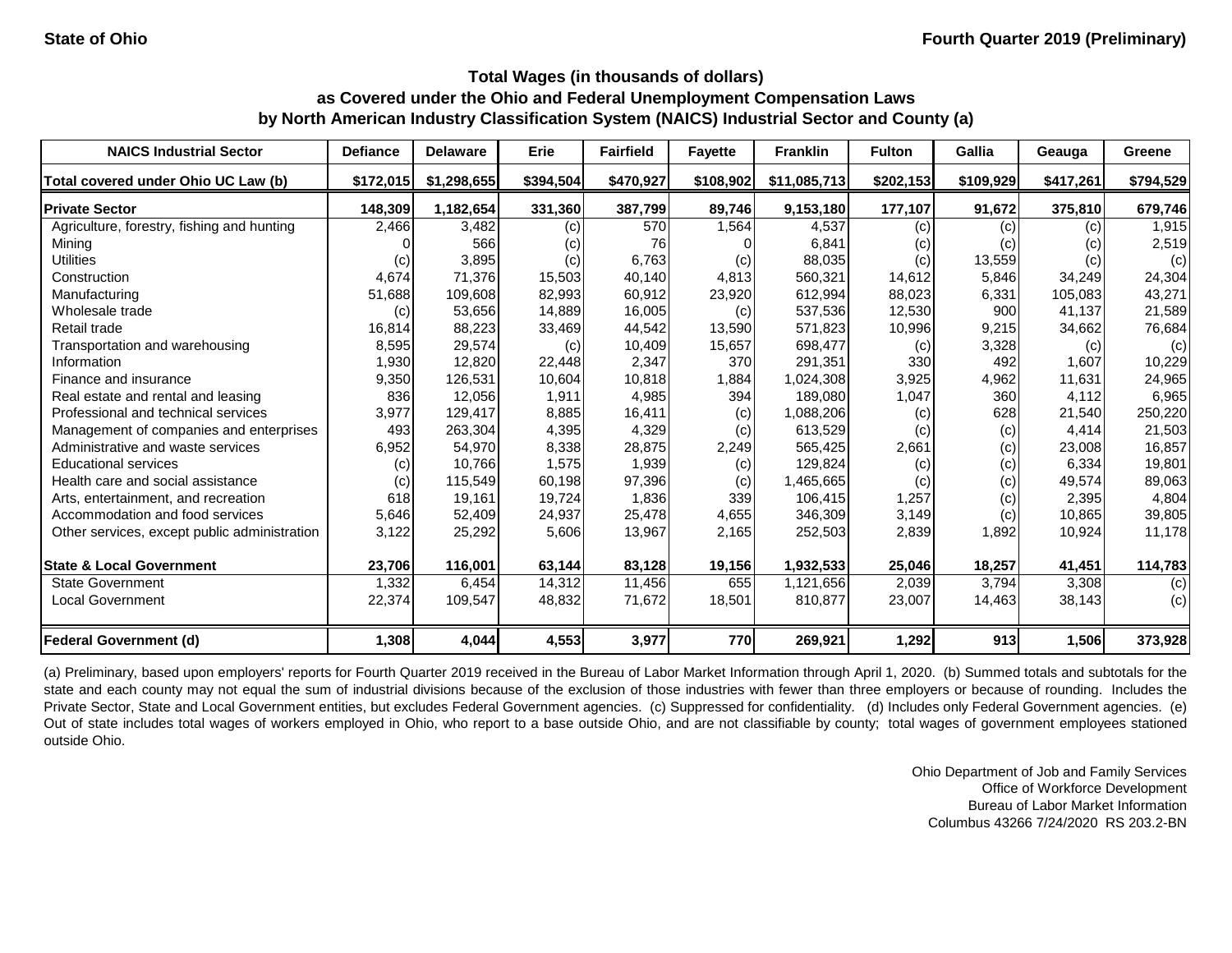| <b>NAICS Industrial Sector</b>               | <b>Guernsey</b> | <b>Hamilton</b> | <b>Hancock</b> | Hardin   | <b>Harrison</b> | Henry             | Highland | <b>Hocking</b> | <b>Holmes</b> | <b>Huron</b> |
|----------------------------------------------|-----------------|-----------------|----------------|----------|-----------------|-------------------|----------|----------------|---------------|--------------|
| Total covered under Ohio UC Law (b)          | \$163,501       | \$8,261,233     | \$589,484      | \$77,652 | \$41,731        | \$127,792         | \$99,698 | \$58,077       | \$224,473     | \$247,707    |
| <b>Private Sector</b>                        | 139,972         | 7,619,240       | 550,484        | 64,907   | 34,459          | 107,575           | 76,107   | 39,088         | 208,011       | 220,393      |
| Agriculture, forestry, fishing and hunting   | 319             | 3,931           | (c)            | (c)      | (c)             | (c)               | 446      | (c)            | 1,672         | (c)          |
| Mining                                       | 8,628           | 3,178           | (c)            | (c)      | (c)             | $\left( c\right)$ | 313      | (c)            | 668           | (c)          |
| <b>Utilities</b>                             | 1,275           | 29,796          | 2,182          | 944      | (c)             | (c)               | 1,063    | (c)            | 2,820         | (c)          |
| Construction                                 | 12,633          | 434,291         | 17,105         | 1,360    | 3,647           | 13,071            | 4,045    | 3,458          | 32,805        | 36,714       |
| Manufacturing                                | 39,549          | 1,098,024       | 166,541        | 23,041   | 7,732           | 52,523            | 22,510   | 10,143         | 92,419        | 79,631       |
| Wholesale trade                              | 5,791           | 463,504         | 28,402         | 3,569    | 2,679           | (c)               | 2,903    | 847            | 11,164        | (c)          |
| Retail trade                                 | 10,314          | 344,516         | 32,405         | 5,241    | 1,421           | 7,197             | 15,044   | 5,572          | 22,358        | 14,228       |
| Transportation and warehousing               | 8,808           | 166,952         | 61,922         | 1,816    | (c)             | 6,539             | 1,088    | (c)            | 10,273        | 14,343       |
| Information                                  | 597             | 165,046         | 3,570          | (c)      | 570             | 768               | 446      | 550            | 733           | 1,330        |
| Finance and insurance                        | 6,322           | 753,032         | 8,793          | 2,755    | 565             | 3,373             | 6,294    | 1,365          | 4,740         | 5,459        |
| Real estate and rental and leasing           | 693             | 132,641         | 3,796          | 365      | 1,181           | 608               | 682      | 978            | 703           | 1,429        |
| Professional and technical services          | 4,539           | 922,731         | 27,177         | 1,531    | 1,004           | 1,146             | 905      | (c)            | 4,750         | (c)          |
| Management of companies and enterprises      | 287             | 701,906         | 70,456         |          | (c)             |                   | 566      | (c)            | (c)           | (c)          |
| Administrative and waste services            | 1,576           | 336,399         | 14,787         | 1,133    | (c)             | 1,111             | 2,808    | 1,149          | (c)           | 3,366        |
| <b>Educational services</b>                  | 316             | 101,779         | 10,936         | (c)      |                 | 127               | 223      | (c)            | (c)           | 1,321        |
| Health care and social assistance            | 28,531          | 1,352,311       | 72,539         | (c)      | 3,325           | 11,658            | 11,936   | (c)            | (c)           | 29,377       |
| Arts, entertainment, and recreation          | 259             | 215,770         | 1,140          | 110      | 52              | 210               | 288      | 127            | 432           | 622          |
| Accommodation and food services              | 7,390           | 236,251         | 18,728         | 2,594    | 747             | 2,089             | 2,984    | 4,869          | 6,344         | 6,087        |
| Other services, except public administration | 2,143           | 157,182         | 9,542          | (c)      | 1,795           | 1,584             | 1,563    | 1,536          | 3,412         | 5,987        |
| <b>State &amp; Local Government</b>          | 23,529          | 641,993         | 39,000         | 12,745   | 7,272           | 20,217            | 23,591   | 18,989         | 16,462        | 27,314       |
| <b>State Government</b>                      | 7,721           | 130,970         | 3,281          | 563      | 732             | 644               | 1,302    | 3,006          | 664           | 1,218        |
| Local Government                             | 15,808          | 511,023         | 35,719         | 12,182   | 6,540           | 19,573            | 22,289   | 15,983         | 15,798        | 26,096       |
| <b>Federal Government (d)</b>                | 1,939           | 189,218         | 2,410          | 898      | 640             | 977               | 1,301    | 622            | 895           | 1,896        |

(a) Preliminary, based upon employers' reports for Fourth Quarter 2019 received in the Bureau of Labor Market Information through April 1, 2020. (b) Summed totals and subtotals for the state and each county may not equal the sum of industrial divisions because of the exclusion of those industries with fewer than three employers or because of rounding. Includes the Private Sector, State and Local Government entities, but excludes Federal Government agencies. (c) Suppressed for confidentiality. (d) Includes only Federal Government agencies. (e) Out of state includes total wages of workers employed in Ohio, who report to a base outside Ohio, and are not classifiable by county; total wages of government employees stationed outside Ohio.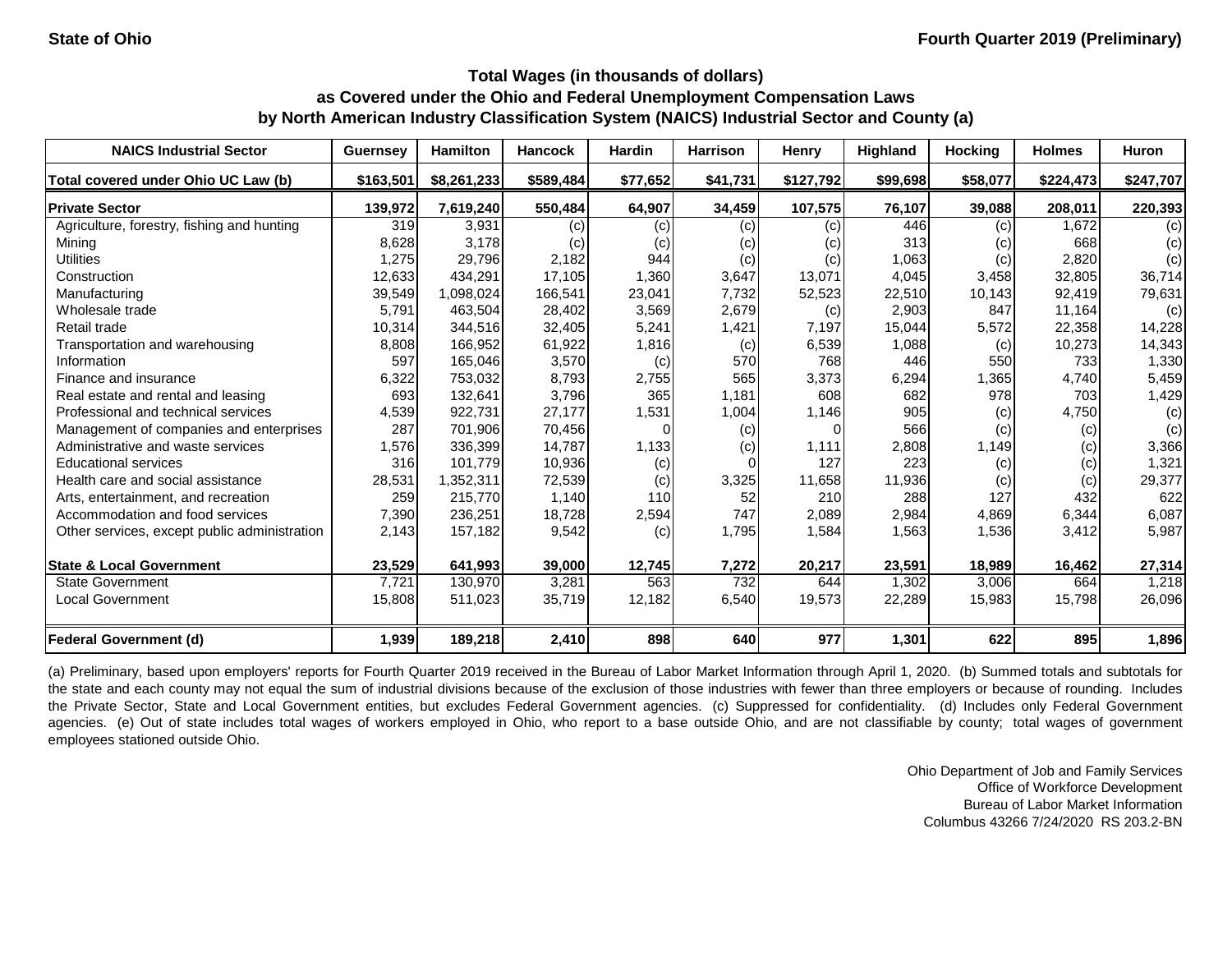| <b>NAICS Industrial Sector</b>               | <b>Jackson</b> | <b>Jefferson</b> | Knox      | Lake        | Lawrence  | Licking   | Logan     | Lorain      | Lucas       | <b>Madison</b> |
|----------------------------------------------|----------------|------------------|-----------|-------------|-----------|-----------|-----------|-------------|-------------|----------------|
| Total covered under Ohio UC Law (b)          | \$97,663       | \$219,449        | \$249,580 | \$1,188,276 | \$127,249 | \$741,011 | \$252,878 | \$1,110,065 | \$2,719,439 | \$211,388      |
| <b>Private Sector</b>                        | 80,715         | 185,905          | 221,894   | 1,052,286   | 98,240    | 639,520   | 230,146   | 940,082     | 2,367,231   | 168,910        |
| Agriculture, forestry, fishing and hunting   | 339            | (c)              | 690       | 5,806       |           | 10,909    | (c)       | 9,168       | 2,491       | 2,231          |
| Mining                                       | 230            | (c)              | 1,009     | 3,693       | (c)       | 819       | (c)       | 256         | 3,150       | 0              |
| <b>Utilities</b>                             | 783            | 15,257           | 824       | 27,537      | 2,722     | 4,381     | 646       | 5,288       | 9,254       | $\Omega$       |
| Construction                                 | 6,513          | (c)              | 16,051    | 65,540      | (c)       | 42,959    | 9,222     | 61,683      | 196,442     | 8,972          |
| Manufacturing                                | 31,844         | 31,881           | 97,861    | 366,112     | (c)       | 103,343   | 112,975   | 278,523     | 543,129     | 52,510         |
| Wholesale trade                              | 1,819          | 5,682            | 6,203     | 73,678      | 2,751     | 22,614    | 3,924     | 58,478      | 110,834     | 5,509          |
| Retail trade                                 | 9,154          | 17,789           | 13,840    | 92,672      | 11,500    | 63,281    | 11,444    | 91,034      | 171,455     | 16,950         |
| Transportation and warehousing               | 1,964          | 16,684           | 2,947     | 13,834      | 8,560     | 103,122   | 29,890    | 26,909      | 79,545      | 40,819         |
| Information                                  | 454            | 2,431            | 1,343     | 16,075      | 978       | 3,194     | 577       | 7,107       | 25,771      | 340            |
| Finance and insurance                        | 2,583          | 3,959            | 5,408     | 26,007      | 2,288     | 37,269    | 4,195     | 22,142      | 98,612      | 2,438          |
| Real estate and rental and leasing           | 569            | 2,104            | 1,592     | 11,673      | 2,087     | 5,294     | 2,072     | 8,510       | 34,634      | 821            |
| Professional and technical services          | (c)            | (c)              | 4,509     | 56,984      | 3,057     | 39,483    | (c)       | 41,367      | 157,163     | 11,081         |
| Management of companies and enterprises      | (c)            | (c)              | 1,156     | 33,177      | 1,326     | 32,175    | (c)       | 27,281      | 117,719     | $\overline{0}$ |
| Administrative and waste services            | 3,529          | 8,324            | 6,445     | 46,171      | 7,316     | 23,943    | 8,269     | 51,138      | 112,579     | 7,874          |
| <b>Educational services</b>                  | (c)            | (c)              | 15,818    | 10,643      | 232       | 16,165    | 190       | 28,029      | 25,459      | (c)            |
| Health care and social assistance            | (c)            | (c)              | 34,709    | 130,628     | 23,238    | 78,413    | 21,858    | 156,070     | 519,043     | (c)            |
| Arts, entertainment, and recreation          | 105            | 785              | 581       | 5,822       | 161       | 4,091     | 987       | 5,622       | 24,421      | 169            |
| Accommodation and food services              | 3,729          | 6,760            | 6,927     | 42,102      | 5,168     | 23,953    | 5,187     | 39,251      | 87,925      | 5,353          |
| Other services, except public administration | 1,186          | 3,373            | 3,980     | 24,133      | 2,841     | 24,114    | 4,186     | 22,228      | 47,604      | 1,360          |
| <b>State &amp; Local Government</b>          | 16,948         | 33,544           | 27,686    | 135,990     | 29,009    | 101,491   | 22,732    | 169,983     | 352,208     | 42,478         |
| <b>State Government</b>                      | 2,532          | 1,162            | 4,091     | 1,478       | 2,958     | 18,912    | 1,063     | 20,199      | 113,167     | 22,508         |
| <b>Local Government</b>                      | 14,416         | 32,382           | 23,595    | 134,512     | 26,051    | 82,579    | 21,669    | 149,784     | 239,041     | 19,970         |
| <b>Federal Government (d)</b>                | 984            | 2,382            | 1,684     | 7,224       | 1,988     | 7,035     | 2,184     | 33,090      | 34,360      | 1,304          |

(a) Preliminary, based upon employers' reports for Fourth Quarter 2019 received in the Bureau of Labor Market Information through April 1, 2020. (b) Summed totals and subtotals for the state and each county may not equal the sum of industrial divisions because of the exclusion of those industries with fewer than three employers or because of rounding. Includes the Private Sector, State and Local Government entities, but excludes Federal Government agencies. (c) Suppressed for confidentiality. (d) Includes only Federal Government agencies. (e) Out of state includes total wages of workers employed in Ohio, who report to a base outside Ohio, and are not classifiable by county; total wages of government employees stationed outside Ohio.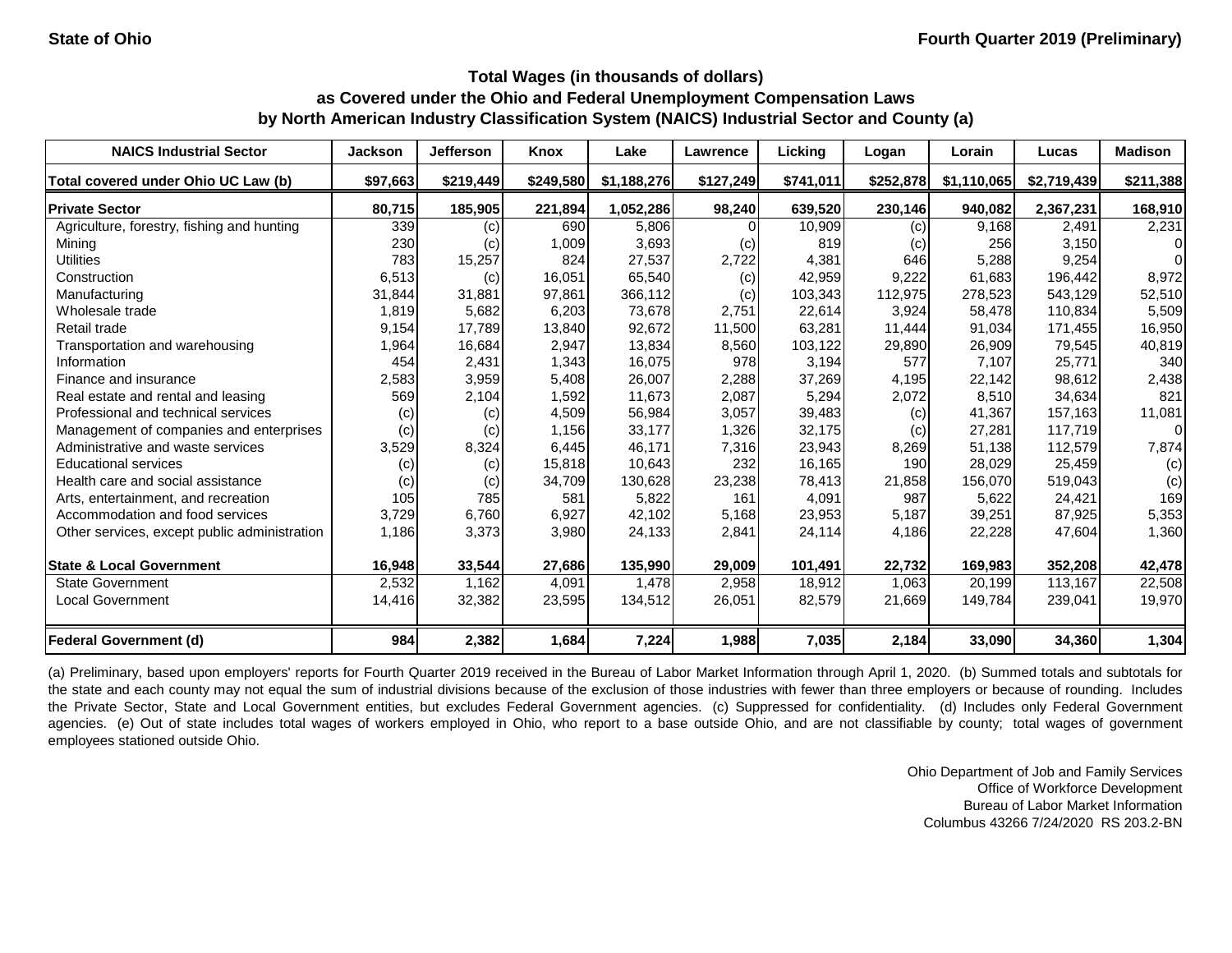| <b>NAICS Industrial Sector</b>               | <b>Mahoning</b> | <b>Marion</b> | <b>Medina</b> | <b>Meigs</b> | <b>Mercer</b> | Miami     | <b>Monroe</b> | Montgomery  | Morgan   | <b>Morrow</b> |
|----------------------------------------------|-----------------|---------------|---------------|--------------|---------------|-----------|---------------|-------------|----------|---------------|
| Total covered under Ohio UC Law (b)          | \$1,023,482     | \$272,503     | \$721,409     | \$30,565     | \$231,152     | \$483,685 | \$28,313      | \$3,220,225 | \$26,514 | \$52,891      |
| <b>Private Sector</b>                        | 878,825         | 224,999       | 641,819       | 20,179       | 204,203       | 427,468   | 20,577        | 2,872,851   | 20,463   | 38,654        |
| Agriculture, forestry, fishing and hunting   | 2,221           | (c)           | 1,516         | (c)          | (c)           | 1,657     | (c)           | 5,676       | (c)      | 1,005         |
| Mining                                       | 2,812           | (c)           | 163           | (c)          | (c)           | 920       | 1,809         | 1,738       | (c)      | 157           |
| <b>Utilities</b>                             | 8,370           | 2,077         | 1,518         | 625          | (c)           | (c)       | 1,088         | 13,230      | 404      | (c)           |
| Construction                                 | 77,346          | 7,712         | 70,409        | 3,317        | 16,183        | 28,642    | 3,952         | 169,049     | 1,208    | 4,286         |
| Manufacturing                                | 128,185         | 81,424        | 132,134       | 885          | 93,718        | 165,021   | (c)           | 432,579     | 6,341    | 12,850        |
| Wholesale trade                              | 67,911          | 10,592        | 66,798        | 334          | (c)           | (c)       | 942           | 157,795     | (c)      | 1,014         |
| Retail trade                                 | 87,631          | 20,140        | 63,218        | 3,548        | 15,391        | 33,292    | 1,710         | 180,219     | 1,572    | 4,536         |
| Transportation and warehousing               | 38,017          | 11,753        | 36,493        | 463          | 16,481        | 24,077    | 3,358         | 112,228     | (c)      | (c)           |
| Information                                  | 12,862          | 3,027         | 4,494         | 148          | 1,384         | 809       | (c)           | 107,394     | 191      | (c)           |
| Finance and insurance                        | 28,690          | 4,895         | 22,417        | 1,235        | 8,582         | 10,971    | 1,014         | 199,427     | 866      | 879           |
| Real estate and rental and leasing           | 10,021          | 4,112         | 6,555         | 695          | 534           | 3,388     | 1,072         | 39,172      | 71       | 547           |
| Professional and technical services          | 41,750          | 2,943         | 32,734        | (c)          | 4,346         | (c)       | 579           | 253,528     | 352      | (c)           |
| Management of companies and enterprises      | 21,475          | 1,956         | 60,365        | (c)          | (c)           | (c)       |               | 65,948      |          | (c)           |
| Administrative and waste services            | 56,504          | 10,577        | 25,977        | 640          | (c)           | 16,370    | 797           | 131,377     | 479      | 2,006         |
| <b>Educational services</b>                  | 4,118           | 286           | 3,389         | (c)          | 225           | 2,207     | (c)           | 80,527      |          | (c)           |
| Health care and social assistance            | 222,396         | 49,544        | 69,766        | (c)          | 15,169        | 51,457    | (c)           | 741,806     | 3,878    | (c)           |
| Arts, entertainment, and recreation          | 6,727           | 512           | 4,196         | (c)          | 392           | 1,054     | (c)           | 17,987      | (c)      | 447           |
| Accommodation and food services              | 41,511          | 7,510         | 25,255        | (c)          | 4,404         | 15,054    | (c)           | 104,174     | (c)      | 1,329         |
| Other services, except public administration | 20,279          | 4,117         | 14,421        | 582          | 4,335         | 9,439     | (c)           | 58,997      | 131      | (c)           |
| <b>State &amp; Local Government</b>          | 144,657         | 47,504        | 79,590        | 10,386       | 26,949        | 56,217    | 7,736         | 347,374     | 6,051    | 14,237        |
| <b>State Government</b>                      | 37,435          | 11,464        | 1,851         | 481          | 1,993         | 2,425     | 553           | 21,076      | 839      | 1,089         |
| <b>Local Government</b>                      | 107,222         | 36,040        | 77,739        | 9,905        | 24,956        | 53,792    | 7,183         | 326,298     | 5,212    | 13,148        |
| <b>Federal Government (d)</b>                | 20,588          | 1,766         | 6,234         | 713          | 1,444         | 2,980     | 632           | 89,338      | 654      | 669           |

(a) Preliminary, based upon employers' reports for Fourth Quarter 2019 received in the Bureau of Labor Market Information through April 1, 2020. (b) Summed totals and subtotals for the state and each county may not equal the sum of industrial divisions because of the exclusion of those industries with fewer than three employers or because of rounding. Includes the Private Sector, State and Local Government entities, but excludes Federal Government agencies. (c) Suppressed for confidentiality. (d) Includes only Federal Government agencies. (e) Out of state includes total wages of workers employed in Ohio, who report to a base outside Ohio, and are not classifiable by county; total wages of government employees stationed outside Ohio.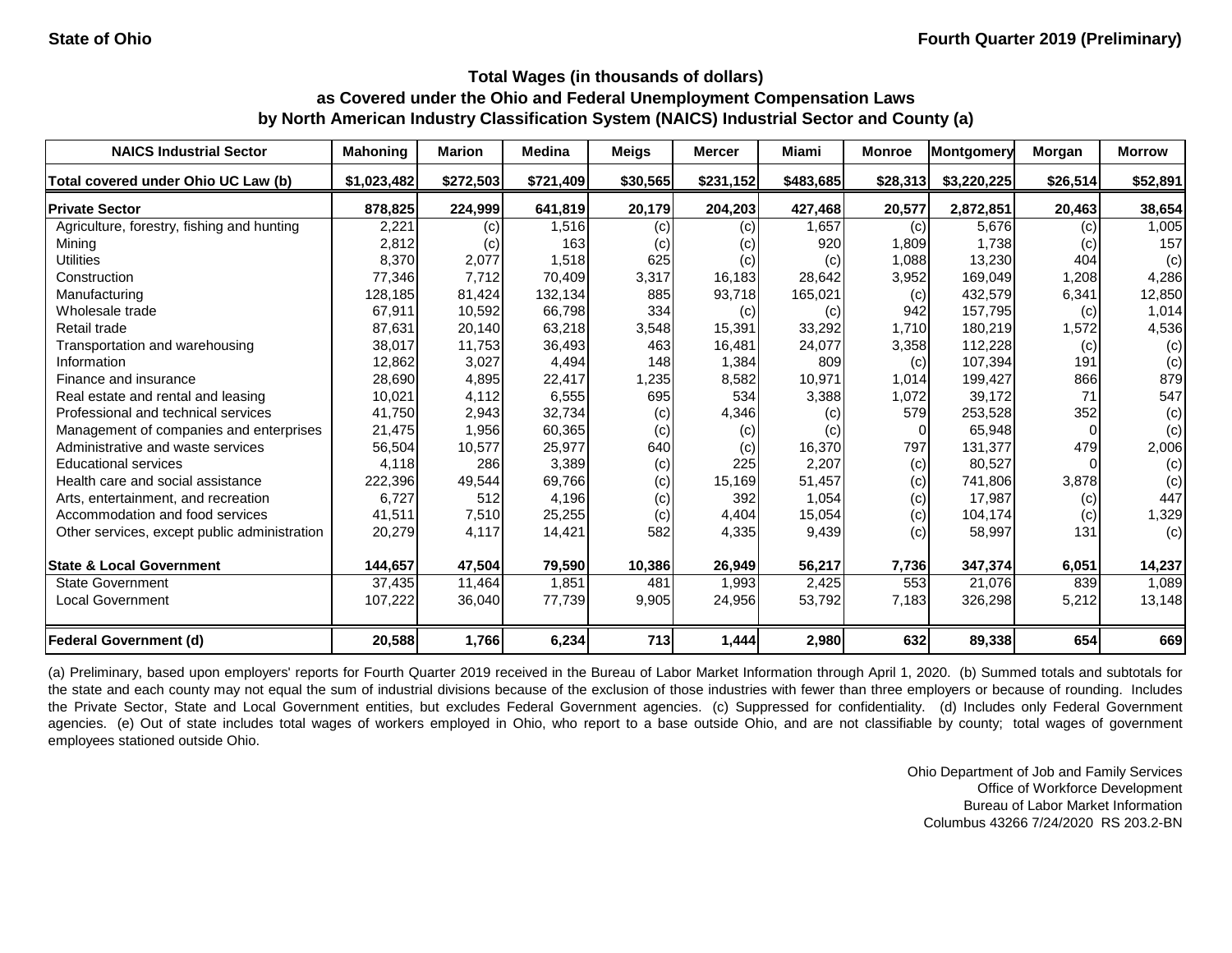| <b>NAICS Industrial Sector</b>               | <b>Muskingum</b> | <b>Noble</b> | <b>Ottawa</b> | <b>Paulding</b> | Perry    | Pickaway   | <b>Pike</b> | Portage   | <b>Preble</b> | <b>Putnam</b> |
|----------------------------------------------|------------------|--------------|---------------|-----------------|----------|------------|-------------|-----------|---------------|---------------|
| Total covered under Ohio UC Law (b)          | \$364,918        | \$30,492     | \$140,806     | \$46,332        | \$66,026 | \$165, 116 | \$119,791   | \$678,497 | \$110,960     | \$125,526     |
| <b>Private Sector</b>                        | 314,387          | 18,386       | 117,738       | 36,442          | 51,140   | 109,958    | 104,033     | 532,693   | 93,435        | 110,037       |
| Agriculture, forestry, fishing and hunting   | 172              |              | 720           | (c)             | (c)      | 1,872      | (c)         | 1,453     | (c)           | (c)           |
| Mining                                       | 8,526            | 1,177        | 1,793         | (c)             | (c)      | 405        | (c)         | 5,363     | (c)           | (c)           |
| <b>Utilities</b>                             | 5,202            | (c)          | (c)           | (c)             | 611      | (c)        | (c)         | (c)       | (c)           | (c)           |
| Construction                                 | 15,026           | 1,207        | 8,650         | 957             | 9,458    | 15,252     | 6,647       | 35,832    | 5,541         | 13,123        |
| Manufacturing                                | 40,754           | 3,508        | 28,327        | 14,132          | 13,150   | 30,585     | 6,429       | 158,272   | 48,292        | 49,853        |
| Wholesale trade                              | 11,756           | (c)          | (c)           | (c)             | 2,190    | (c)        | (c)         | 78,335    | (c)           | 5,848         |
| Retail trade                                 | 37,464           | 1,551        | 10,110        | 2,275           | 4,586    | 10,407     | 6,684       | 49,415    | 7,872         | 7,508         |
| Transportation and warehousing               | 22,555           | 2,364        | 3,792         | 2,722           | 419      | 5,233      | 5,295       | (c)       | 4,736         | (c)           |
| Information                                  | 6,242            | 110          | 387           | 177             | 167      | 423        | 338         | 5,839     | 194           | 598           |
| Finance and insurance                        | 12,062           | 1,019        | 3,946         | 1,357           | 1,537    | 3,874      | 2,394       | 10,400    | 2,548         | 4,332         |
| Real estate and rental and leasing           | 2,514            | 36           | 1,271         | 156             | 106      | 988        | 513         | 5,844     | 479           | 248           |
| Professional and technical services          | 13,699           | 2,081        | 2,045         | 668             | 1,429    | 2,977      | (c)         | 34,307    | (c)           | 4,359         |
| Management of companies and enterprises      | 1,834            | (c)          | 910           | (c)             | 1,506    | 1,260      | (c)         | 14,760    | (c)           | $\Omega$      |
| Administrative and waste services            | 11,880           | (c)          | 2,671         | (c)             | 2,233    | 6,351      | 48,238      | 11,740    | 1,520         | 3,635         |
| <b>Educational services</b>                  | 5,221            |              | 289           | (c)             | (c)      | (c)        | (c)         | 4,333     | (c)           | 575           |
| Health care and social assistance            | 94,646           | 2,135        | 15,006        | (c)             | (c)      | (c)        | (c)         | 55,004    | (c)           | 10,525        |
| Arts, entertainment, and recreation          | 1,427            | (c)          | 4,821         | (c)             | 96       | 201        | (c)         | 1,502     | 401           | 320           |
| Accommodation and food services              | 13,802           | (c)          | 8,609         | (c)             | 1,652    | 5,418      | (c)         | 25,594    | 3,766         | 2,398         |
| Other services, except public administration | 9,607            | 390          | 2,489         | 470             | 911      | 2,231      | 888         | 11,720    | 1,841         | 1,978         |
| <b>State &amp; Local Government</b>          | 50,531           | 12,106       | 23,068        | 9,890           | 14,886   | 55,158     | 15,758      | 145,804   | 17,525        | 15,489        |
| <b>State Government</b>                      | 4,193            | 7,497        | 2,395         | 461             | 637      | 24,330     | 1,106       | (c)       | 879           | 653           |
| <b>Local Government</b>                      | 46,338           | 4,609        | 20,673        | 9,429           | 14,249   | 30,828     | 14,652      | (c)       | 16,646        | 14,836        |
| <b>Federal Government (d)</b>                | 3,515            | 264          | 5,681         | 648             | 809      | 1,422      | 997         | 5,574     | 1,060         | 940           |

(a) Preliminary, based upon employers' reports for Fourth Quarter 2019 received in the Bureau of Labor Market Information through April 1, 2020. (b) Summed totals and subtotals for the state and each county may not equal the sum of industrial divisions because of the exclusion of those industries with fewer than three employers or because of rounding. Includes the Private Sector, State and Local Government entities, but excludes Federal Government agencies. (c) Suppressed for confidentiality. (d) Includes only Federal Government agencies. (e) Out of state includes total wages of workers employed in Ohio, who report to a base outside Ohio, and are not classifiable by county; total wages of government employees stationed outside Ohio.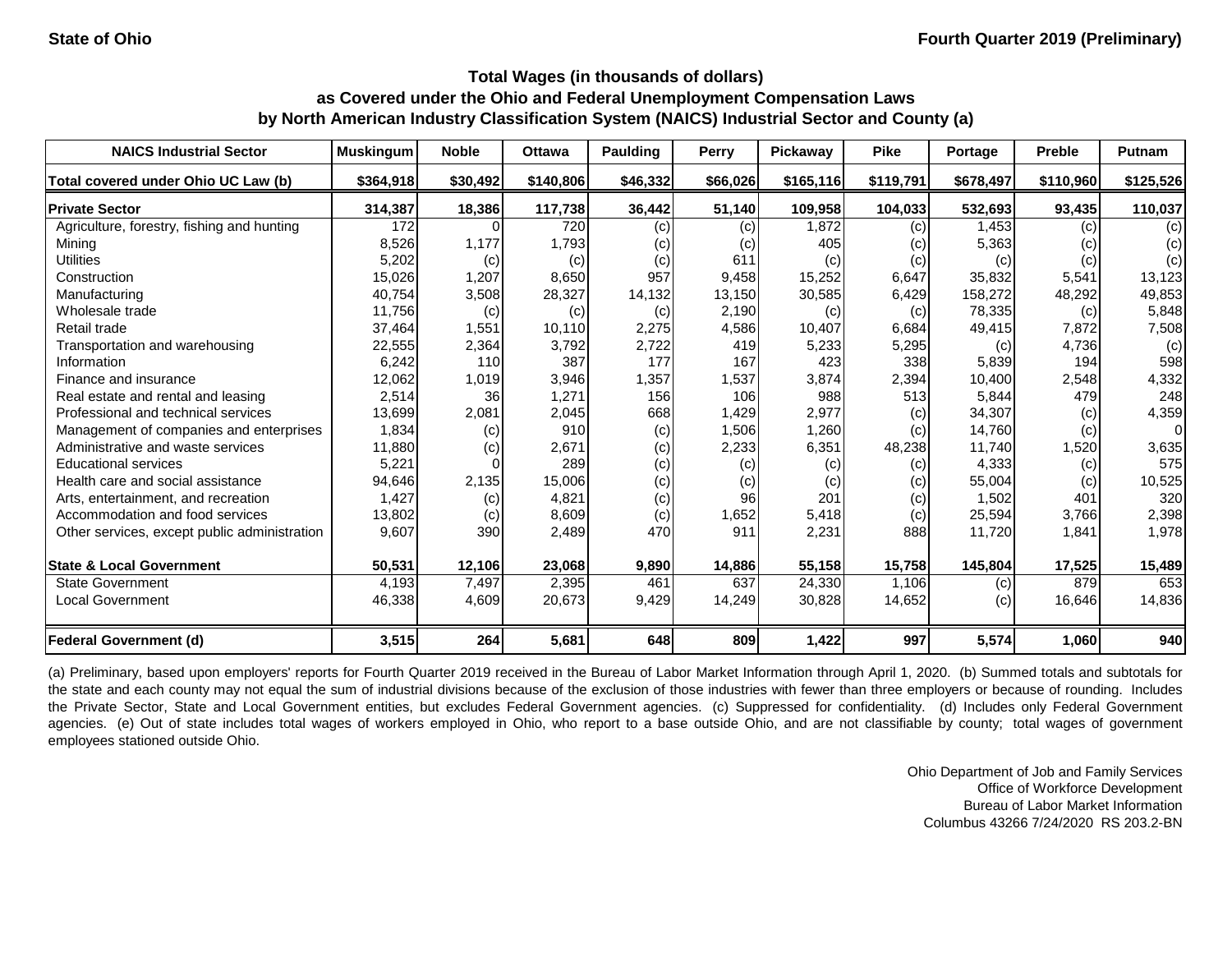| <b>NAICS Industrial Sector</b>               | <b>Richland</b> | <b>Ross</b> | <b>Sandusky</b> | <b>Scioto</b> | <b>Seneca</b> | <b>Shelby</b> | <b>Stark</b> | <b>Summit</b> | <b>Trumbull</b> | <b>Tuscarawas</b> |
|----------------------------------------------|-----------------|-------------|-----------------|---------------|---------------|---------------|--------------|---------------|-----------------|-------------------|
| Total covered under Ohio UC Law (b)          | \$512,535       | \$317,394   | \$279,826       | \$251,587     | \$193,478     | \$393,864     | \$1,804,239  | \$3,501,660   | \$648,873       | \$389,313         |
| <b>Private Sector</b>                        | 430,060         | 254,657     | 248,234         | 196,074       | 165,979       | 365,506       | 1,599,704    | 3, 137, 783   | 550,490         | 335,141           |
| Agriculture, forestry, fishing and hunting   | (c)             | (c)         | (c)             | (c)           | 593           | 2,030         | 1,697        | 667           | 1,010           | 1,285             |
| Mining                                       | (c)             | (c)         | (c)             | (c)           | 2,165         |               | 4,971        | 2,340         | 1,166           | 15,772            |
| <b>Utilities</b>                             | (c)             | 3,608       | 1,162           | 1,797         | 2,062         | (c)           | 13,491       | 24,476        | 3,346           | 2,166             |
| Construction                                 | 33,129          | 10,320      | 14,214          | 7,126         | 14,864        | 30,293        | 135,907      | 210,255       | 38,321          | 31,051            |
| Manufacturing                                | 133,094         | 80,946      | 122,844         | 19,988        | 59,312        | 231,186       | 382,960      | 431,485       | 119,825         | 102,849           |
| Wholesale trade                              | 20,643          | 7,124       | 7,487           | 4,142         | 8,755         | 15,530        | 83,453       | 245,736       | 31,763          | 15,235            |
| Retail trade                                 | 44,732          | 26,828      | 18,358          | 21,100        | 15,628        | 13,454        | 141,367      | 246,308       | 76,263          | 29,369            |
| Transportation and warehousing               | (c)             | 11,435      | 8,845           | 5,067         | 6,220         | (c)           | 39,663       | 118,318       | 28,620          | 11,433            |
| Information                                  | 5,330           | 2,685       | 1,358           | 1,324         | 925           | 1,070         | 15,195       | 74,203        | 4,134           | 2,571             |
| Finance and insurance                        | 14,005          | 6,269       | 6,799           | 4,653         | 5,903         | 4,782         | 82,383       | 187,304       | 16,723          | 10,173            |
| Real estate and rental and leasing           | 2,842           | 1,282       | 3,238           | 2,063         | 465           | 1,602         | 17,550       | 37,806        | 10,379          | 3,576             |
| Professional and technical services          | 11,881          | 3,645       | 4,685           | 7,571         | (c)           | (c)           | 90,679       | 277,336       | 14,977          | 17,672            |
| Management of companies and enterprises      | 1,765           | 4,080       | 6,102           | 1,124         | (c)           | (c)           | 36,332       | 311,118       | 11,221          | 2,186             |
| Administrative and waste services            | 22,852          | 6,506       | 7,243           | 3,265         | 3,611         | 10,733        | 75,203       | 139,161       | 31,276          | 17,027            |
| <b>Educational services</b>                  | 3,347           | 478         | (c)             | 915           | 8,531         | (c)           | 22,810       | 28,587        | 3,915           | 941               |
| Health care and social assistance            | 84,940          | 71,677      | (c)             | 101,214       | 21,497        | (c)           | 333,401      | 609,914       | 112,637         | 48,448            |
| Arts, entertainment, and recreation          | 1,902           | 632         | 1,023           | 246           | 376           | 317           | 10,761       | 25,228        | 2,153           | 1,169             |
| Accommodation and food services              | 18,942          | 13,169      | 7,682           | 10,212        | 6,917         | 4,739         | 69,654       | 98,237        | 25,974          | 13,917            |
| Other services, except public administration | 8,521           | 3,168       | 4,721           | 4,056         | 3,743         | 5,365         | 42,228       | 69,302        | 16,787          | 8,301             |
| <b>State &amp; Local Government</b>          | 82,475          | 62,737      | 31,592          | 55,513        | 27,499        | 28,358        | 204,535      | 363,877       | 98,383          | 54,172            |
| <b>State Government</b>                      | 23,896          | 25,978      | 1,419           | 18,235        | 4,238         | 3,606         | 21,821       | 71,909        | 12,025          | 7,299             |
| <b>Local Government</b>                      | 58,579          | 36,759      | 30,173          | 37,278        | 23,261        | 24,752        | 182,714      | 291,968       | 86,358          | 46,873            |
| <b>Federal Government (d)</b>                | 10,876          | 32,488      | 1,730           | 2,696         | 1,623         | 1,048         | 17,081       | 35,126        | 7,654           | 4,050             |

(a) Preliminary, based upon employers' reports for Fourth Quarter 2019 received in the Bureau of Labor Market Information through April 1, 2020. (b) Summed totals and subtotals for the state and each county may not equal the sum of industrial divisions because of the exclusion of those industries with fewer than three employers or because of rounding. Includes the Private Sector, State and Local Government entities, but excludes Federal Government agencies. (c) Suppressed for confidentiality. (d) Includes only Federal Government agencies. (e) Out of state includes total wages of workers employed in Ohio, who report to a base outside Ohio, and are not classifiable by county; total wages of government employees stationed outside Ohio.